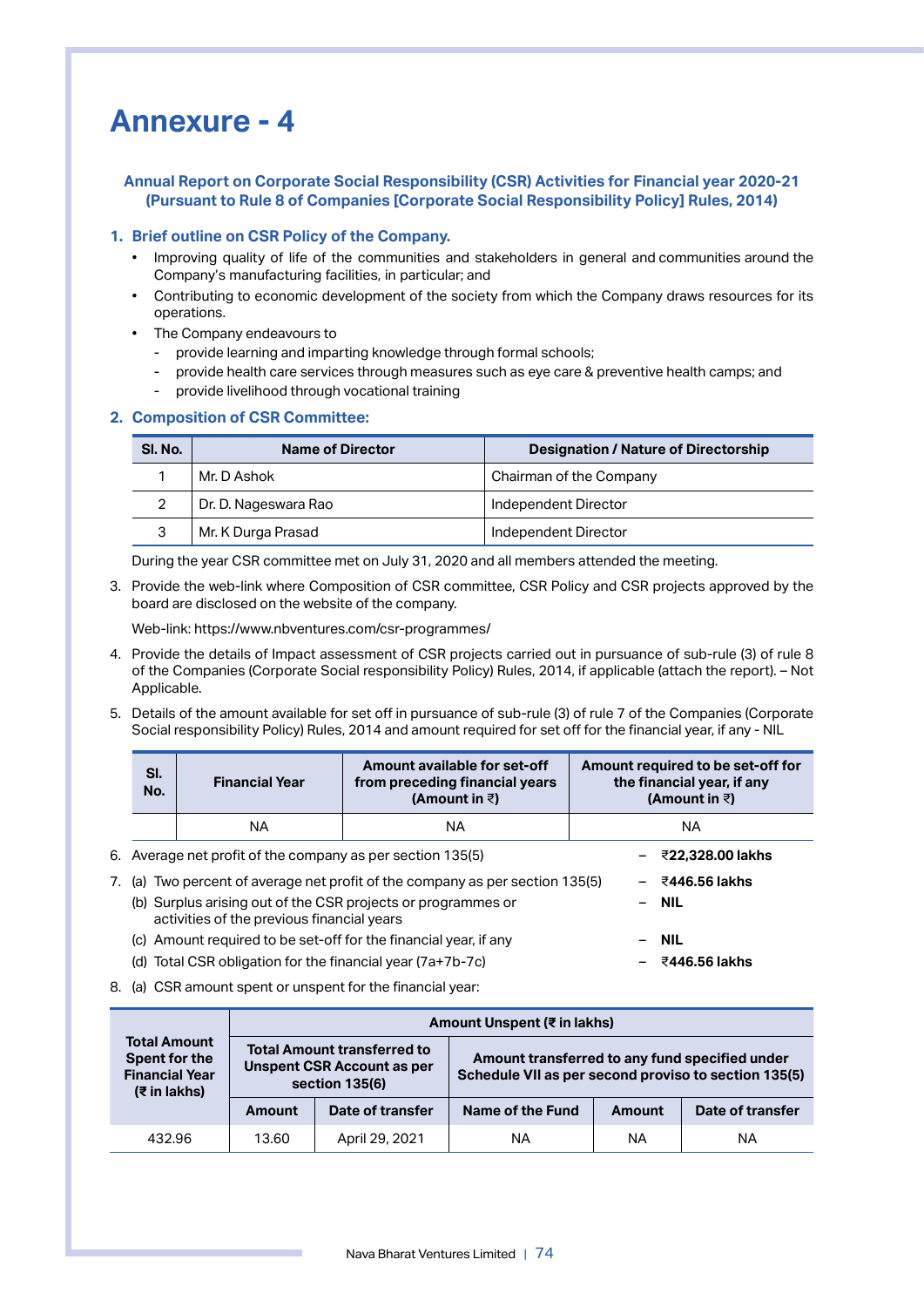(b) Details of CSR amount spent against ongoing projects for the financial year:

| (1)        | (2)                                                                                                   | (3)                                                                                         | (4)           |              | (5)              |               | (7)                   | (8)                      | (9)                                            | (10)                           |                                   | (11)                                                                 |                           |                                                                |  |
|------------|-------------------------------------------------------------------------------------------------------|---------------------------------------------------------------------------------------------|---------------|--------------|------------------|---------------|-----------------------|--------------------------|------------------------------------------------|--------------------------------|-----------------------------------|----------------------------------------------------------------------|---------------------------|----------------------------------------------------------------|--|
| SI.<br>No. | <b>Name of the Project</b>                                                                            | <b>Item</b><br>from the<br>list of<br>activi-<br>ties in<br>Sched-<br>ule VII to<br>the Act |               |              |                  | Local<br>area |                       | Location of the project  | Project                                        | Amount al-<br>located for      | Amount<br>spent in<br>the current | Amount<br>transferred to<br><b>Unspent CSR</b><br><b>Account for</b> | Mode of<br>Imple-<br>men- | Mode of Implemen-<br>tation - Through Im-<br>plementing Agency |  |
|            |                                                                                                       |                                                                                             | (Yes/<br>No). | <b>State</b> | <b>District</b>  | duration      | the project<br>(in ₹) | financial<br>Year (in ₹) | the project as<br>per Section<br>135(6) (in ₹) | tation<br>- Direct<br>(Yes/No) | <b>Name</b>                       | <b>CSR Reg-</b><br><b>istration</b><br>number                        |                           |                                                                |  |
|            | Village Road<br>at Ranibania<br>village including<br>maintenance and<br>other miscellaneous<br>works. | (x)                                                                                         | Yes           | Odisha       | <b>Dhenkanal</b> | Multi year    | 14,15,000             | 55,548                   | 13,60,000                                      | Yes                            | <b>NA</b>                         | <b>NA</b>                                                            |                           |                                                                |  |
|            | <b>Total</b>                                                                                          |                                                                                             |               |              |                  |               |                       | 55,548                   |                                                |                                |                                   |                                                                      |                           |                                                                |  |

(c) Details of CSR amount spent against other than ongoing projects for the financial year:

| (1)            | (2)                                                                                                                   | (3)                                                  | (4)        |                         | (5)                     | (6)                   | (7)                         |                                                                   | (8)                               |
|----------------|-----------------------------------------------------------------------------------------------------------------------|------------------------------------------------------|------------|-------------------------|-------------------------|-----------------------|-----------------------------|-------------------------------------------------------------------|-----------------------------------|
| SI.            | <b>Name of the Project</b>                                                                                            | Item from the list<br>of activities in<br>Local area |            | Location of the project |                         | Amount<br>spent for   | Mode of Im-<br>plementation | <b>Mode of Implementation</b><br>- Through Implementing<br>Agency |                                   |
| No.            |                                                                                                                       | <b>Schedule VII to</b><br>the Act                    | (Yes / No) | <b>State</b>            | <b>District</b>         | the project<br>(in ₹) | - Direct (Yes/<br>No)       | <b>Name</b>                                                       | <b>CSR Registration</b><br>number |
|                | <b>HEALTH</b>                                                                                                         |                                                      |            |                         |                         |                       |                             |                                                                   |                                   |
|                | Safe drinking water plant, Mederabasti,<br>Kothagudem.                                                                | (i) making<br>available safe<br>drinking water       | Yes        | Telangana               | Bhadradri<br>Kothagudem | 55.221                | Yes                         | <b>NA</b>                                                         | <b>NA</b>                         |
| $\mathfrak{D}$ | Provided ECG, Multi Parameter Monitor<br>& Bi-PAP MACHINE to Mobile medical<br>campaign project in surrounding areas. | (i) Promoting<br>health care                         | Yes        | Telangana               | Bhadradri<br>Kothagudem | 310.040               | Yes                         | <b>NA</b>                                                         | <b>NA</b>                         |
| 3              | Safe drinking water plant at<br>Karivarigudem.                                                                        | (i) making<br>available safe<br>drinking water       | Yes        | Telangana               | Bhadradri<br>Kothagudem | 10,50,777             | Yes                         | <b>NA</b>                                                         | <b>NA</b>                         |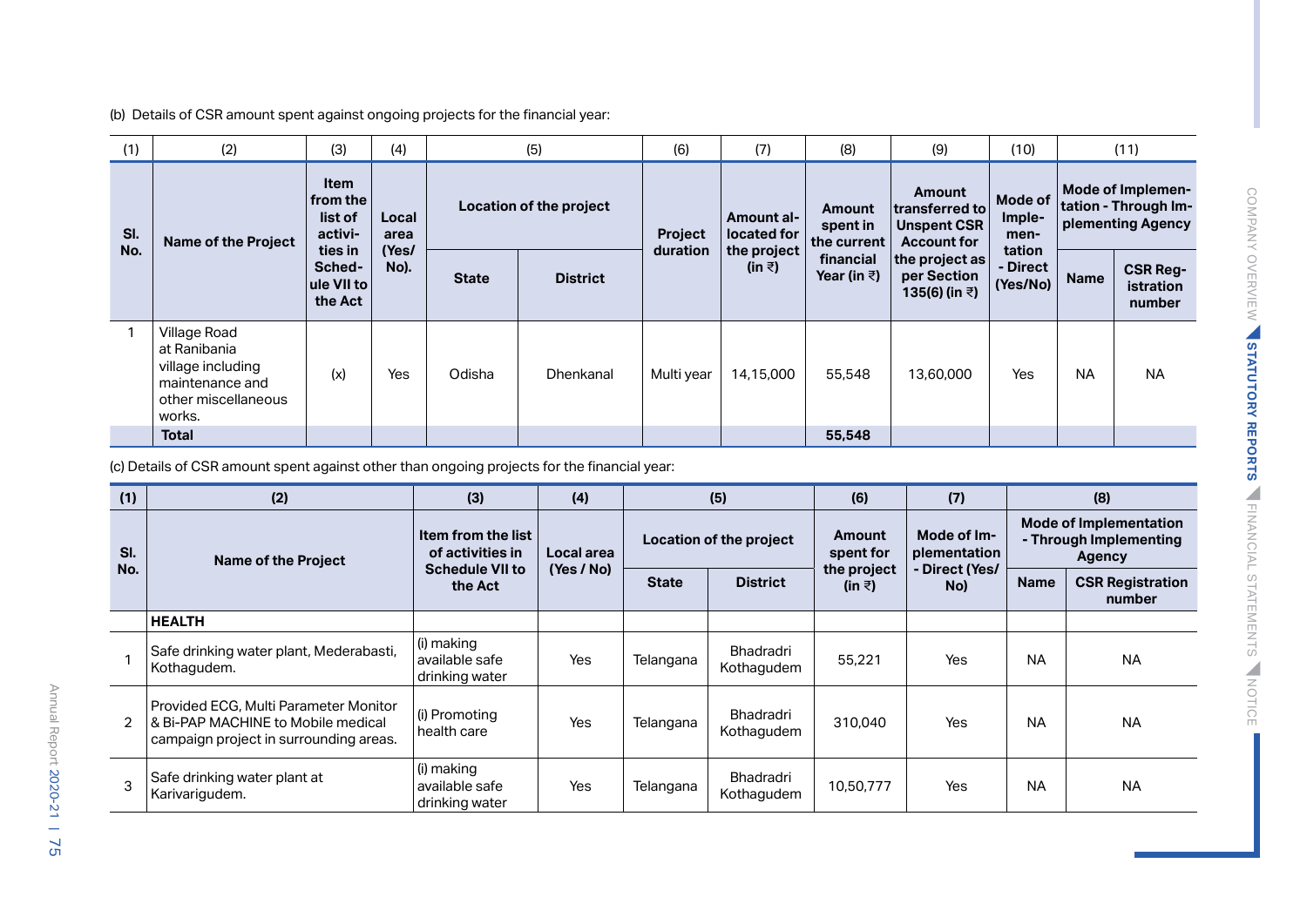| (1)            | (2)                                                                                                                                                                 | (3)                                                              | (4)        |              | (5)                            | (6)                   | (7)                         |             | (8)                                                                      |
|----------------|---------------------------------------------------------------------------------------------------------------------------------------------------------------------|------------------------------------------------------------------|------------|--------------|--------------------------------|-----------------------|-----------------------------|-------------|--------------------------------------------------------------------------|
| SI.<br>No.     | <b>Name of the Project</b>                                                                                                                                          | Item from the list<br>of activities in<br><b>Schedule VII to</b> | Local area |              | Location of the project        | Amount<br>spent for   | Mode of Im-<br>plementation |             | <b>Mode of Implementation</b><br>- Through Implementing<br><b>Agency</b> |
|                |                                                                                                                                                                     | the Act                                                          | (Yes / No) | <b>State</b> | <b>District</b>                | the project<br>(in ₹) | - Direct (Yes/<br>No)       | <b>Name</b> | <b>CSR Registration</b><br>number                                        |
| 4              | Safe drinking water plants at<br>Jagguthanda & Erragunta.                                                                                                           | (i) making<br>available safe<br>drinking water                   | Yes        | Telangana    | Bhadradri<br>Kothagudem        | 19,68,500             | Yes                         | <b>NA</b>   | <b>NA</b>                                                                |
| 5              | Provided central oxygen system at<br>community health centre(Area Hospital)<br>Paloncha.                                                                            | (i) Promoting<br>preventive health<br>care                       | Yes        | Telangana    | Bhadradri<br>Kothagudem        | 7,81,261              | Yes                         | <b>NA</b>   | <b>NA</b>                                                                |
| 6              | Provided PPE Kits to Corona Warriors,<br>preventive and COVID-19 relief<br>measures.                                                                                | (i) Promoting<br>preventive health<br>care                       | Yes        | Telangana    | Bhadradri<br>Kothagudem        | 8,91,568              | Yes                         | <b>NA</b>   | <b>NA</b>                                                                |
| $\overline{7}$ | Provided General Anaesthesia, Step-<br>down Recovery - Beds with Monitors<br>Elemen Cautery Equipment and Gas<br>Bank to Nava Bharat Eye centre,<br>Paloncha.       | (i) Promoting<br>health care                                     | Yes        | Telangana    | <b>Bhadradri</b><br>Kothagudem | 42,49,604             | Yes                         | <b>NA</b>   | <b>NA</b>                                                                |
| 8              | Community Toilet block at Tashildar<br>office Complex, Paloncha.                                                                                                    | (i) promoting<br>sanitation                                      | Yes        | Telangana    | Bhadradri<br>Kothagudem        | 6,74,404              | Yes                         | <b>NA</b>   | <b>NA</b>                                                                |
| 9              | Prevention of Malaria & Dengue in<br>periphery villages.                                                                                                            | (i) Promoting<br>preventive health<br>care                       | Yes        | Odisha       | Dhenkanal                      | 3,38,070              | Yes                         | <b>NA</b>   | <b>NA</b>                                                                |
| 10             | Preventive Medical Health Camp.                                                                                                                                     | (i) Promoting<br>preventive health<br>care                       | Yes        | Odisha       | Dhenkanal                      | 3.90.000              | Yes                         | <b>NA</b>   | <b>NA</b>                                                                |
| 11             | <b>Construction of additional Patient Room</b><br>(Female ward), Patient Toilet blocks,<br>Patient Waiting Hall & Other Misc. work<br>at Govt. Hospital-Meramadali. | (i) Promoting<br>health care                                     | Yes        | Odisha       | <b>Dhenkanal</b>               | 24,96,601             | Yes                         | <b>NA</b>   | <b>NA</b>                                                                |
| 12             | 1000 LPH safe drinking water (RO) plant<br>at Ranjasingha village.                                                                                                  | (i) making<br>available safe<br>drinking water                   | Yes        | Odisha       | Dhenkanal                      | 6,29,305              | Yes                         | <b>NA</b>   | <b>NA</b>                                                                |
| 13             | Preventive and COVID-19 relief<br>measures in periphery areas.                                                                                                      | (i) Promoting<br>preventive health<br>care                       | Yes        | Odisha       | Dhenkanal                      | 2,73,365              | Yes                         | <b>NA</b>   | <b>NA</b>                                                                |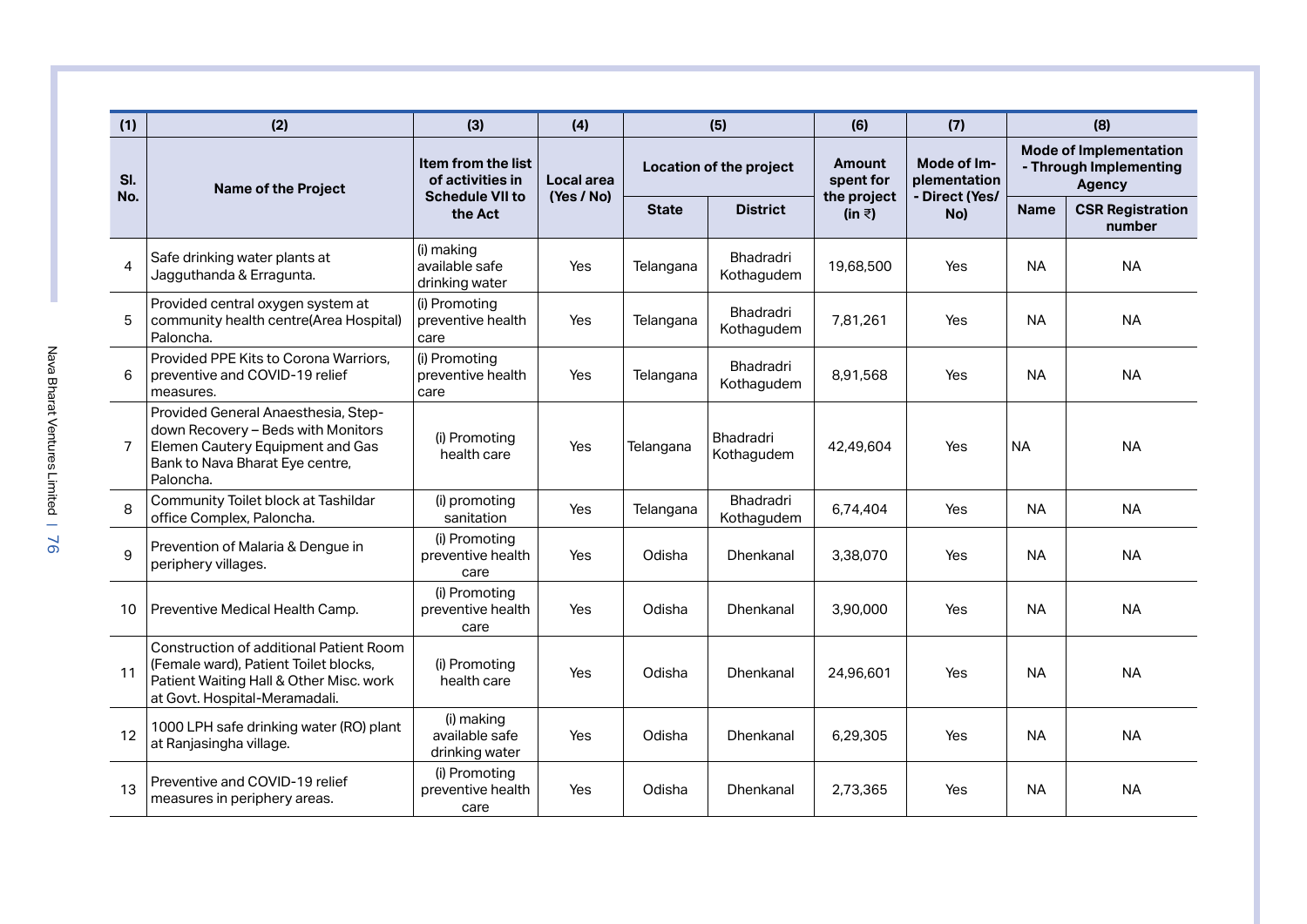| (1)        | (2)                                                                                                                     | (3)                                                              | (4)                      |              | (5)                            | (6)                        | (7)                                           |                                                                          | (8)                               |
|------------|-------------------------------------------------------------------------------------------------------------------------|------------------------------------------------------------------|--------------------------|--------------|--------------------------------|----------------------------|-----------------------------------------------|--------------------------------------------------------------------------|-----------------------------------|
| SI.<br>No. | <b>Name of the Project</b>                                                                                              | Item from the list<br>of activities in<br><b>Schedule VII to</b> | Local area<br>(Yes / No) |              | Location of the project        | <b>Amount</b><br>spent for | Mode of Im-<br>plementation<br>- Direct (Yes/ | <b>Mode of Implementation</b><br>- Through Implementing<br><b>Agency</b> |                                   |
|            |                                                                                                                         | the Act                                                          |                          | <b>State</b> | <b>District</b>                | the project<br>(in ₹)      | No)                                           | <b>Name</b>                                                              | <b>CSR Registration</b><br>number |
| 14         | Supply of medical equipment's.                                                                                          | (i) Promoting<br>preventive health<br>care                       | Yes                      | Odisha       | Dhenkanal                      | 3,36,572                   | Yes                                           | <b>NA</b>                                                                | <b>NA</b>                         |
| 15         | Additional work & Supply of Pavers to<br>Govt. Hospital at Meramandali.                                                 | (i) Promoting<br>health care                                     | Yes                      | Odisha       | Dhenkanal                      | 2,01,128                   | Yes                                           | <b>NA</b>                                                                | <b>NA</b>                         |
|            | <b>EDUCATION</b>                                                                                                        |                                                                  |                          |              |                                |                            |                                               |                                                                          |                                   |
| 16         | Nava Bharat High School, Paloncha.                                                                                      | (ii) Promoting<br>education                                      | Yes                      | Telangana    | Bhadradri<br>Kothagudem        | 27,32,001                  | Yes                                           | <b>NA</b>                                                                | <b>NA</b>                         |
| 17         | Nutritious food to students of Nava<br>Bharat High School.                                                              | (ii) Promoting<br>education                                      | Yes                      | Telangana    | Bhadradri<br>Kothagudem        | 30,007                     | Yes                                           | <b>NA</b>                                                                | <b>NA</b>                         |
| 18         | Supplementary Spoken English<br>Programme, Paloncha.                                                                    | (ii) Promoting<br>education                                      | Yes                      | Telangana    | Bhadradri<br>Kothagudem        | 3,99,885                   | Yes                                           | <b>NA</b>                                                                | <b>NA</b>                         |
| 19         | Mobile Science Laboratory for Govt.<br>schools in Kothagudem area.                                                      | (ii) Promoting<br>education                                      | Yes                      | Telangana    | <b>Bhadradri</b><br>Kothagudem | 4,15,919                   | Yes                                           | <b>NA</b>                                                                | <b>NA</b>                         |
| 20         | Fencing at MPUP School,<br>Sekharambanjara.                                                                             | (ii) Promoting<br>education                                      | Yes                      | Telangana    | Bhadradri<br>Kothagudem        | 1,11,293                   | Yes                                           | <b>NA</b>                                                                | <b>NA</b>                         |
| 21         | Construction of drainage at MPUP<br>School, Sekharambanjara.                                                            | (xi) slum area<br>development                                    | Yes                      | Telangana    | Bhadradri<br>Kothagudem        | 1,49,308                   | Yes                                           | <b>NA</b>                                                                | <b>NA</b>                         |
| 22         | Grant in Aid to Brahmani Public School &<br>Nimidha School.                                                             | (ii) Promoting<br>education                                      | Yes                      | Odisha       | <b>Dhenkanal</b>               | 5,93,220                   | Yes                                           | <b>NA</b>                                                                | <b>NA</b>                         |
| 23         | Construction of Class rooms at<br>Brahmani Public School.                                                               | (ii) Promoting<br>education                                      | Yes                      | Odisha       | Dhenkanal                      | 8,00,000                   | Yes                                           | <b>NA</b>                                                                | <b>NA</b>                         |
| 24         | Mobile Science Laboratory for Periphery<br>Schools at Dhenkanal.                                                        | (ii) Promoting<br>education                                      | Yes                      | Odisha       | <b>Dhenkanal</b>               | 2,55,120                   | Yes                                           | <b>NA</b>                                                                | <b>NA</b>                         |
| 25         | Supply of Dual desk Benches, Playing<br>equipment & otherDevelopment works<br>at Ranibania School at Ranibania village. | (ii) Promoting<br>education                                      | Yes                      | Odisha       | <b>Dhenkanal</b>               | 2,04,076                   | Yes                                           | <b>NA</b>                                                                | <b>NA</b>                         |
| 26         | Supply of Dual Desk Benches & Playing<br>equipment for Ashram School at<br>Sibapur.                                     | (ii) Promoting<br>education                                      | Yes                      | Odisha       | Dhenkanal                      | 3.14.712                   | Yes                                           | <b>NA</b>                                                                | <b>NA</b>                         |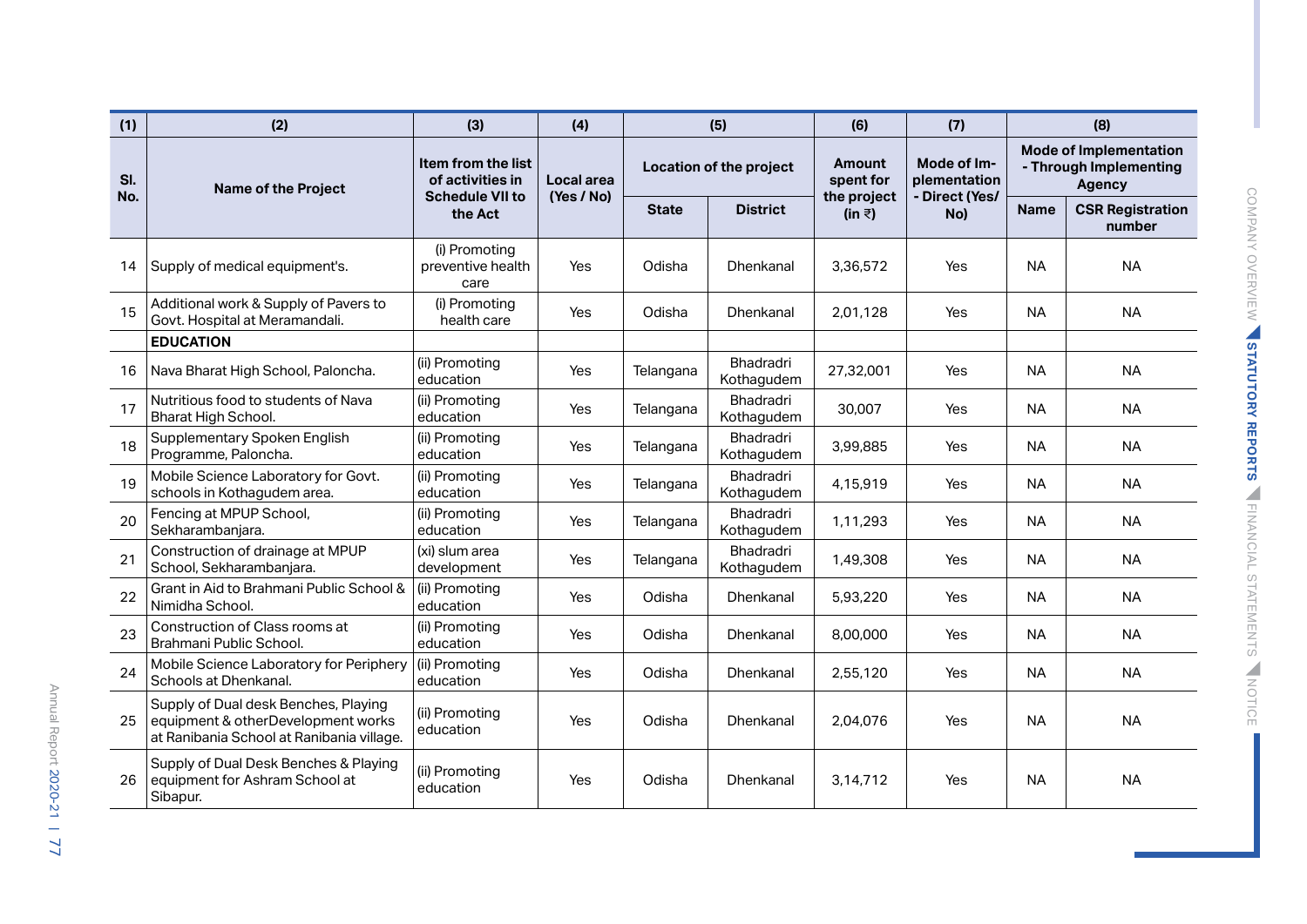| (1)        | (2)                                                                                                             | (3)                                                              | (4)        |              | (5)                     | (6)                        | (7)                         |                                                                          | (8)                               |
|------------|-----------------------------------------------------------------------------------------------------------------|------------------------------------------------------------------|------------|--------------|-------------------------|----------------------------|-----------------------------|--------------------------------------------------------------------------|-----------------------------------|
| SI.<br>No. | <b>Name of the Project</b>                                                                                      | Item from the list<br>of activities in<br><b>Schedule VII to</b> | Local area |              | Location of the project | <b>Amount</b><br>spent for | Mode of Im-<br>plementation | <b>Mode of Implementation</b><br>- Through Implementing<br><b>Agency</b> |                                   |
|            |                                                                                                                 | the Act                                                          | (Yes / No) | <b>State</b> | <b>District</b>         | the project<br>(in ₹)      | - Direct (Yes/<br>No)       | <b>Name</b>                                                              | <b>CSR Registration</b><br>number |
| 27         | Supply of Dual Desk Bench and chair-<br>table to Brahmani Public School for new<br>class room.                  | (ii) Promoting<br>education                                      | Yes        | Odisha       | <b>Dhenkanal</b>        | 3,93,377                   | Yes                         | <b>NA</b>                                                                | <b>NA</b>                         |
|            | <b>LIVELIHOOD</b>                                                                                               |                                                                  |            |              |                         |                            |                             |                                                                          |                                   |
| 28         | Construction, Maintenance & Operation<br>of Skill Development Centre - towards<br>organising training programs. | (ii) Promoting<br>employment<br>enhancing<br>vocational skills   | Yes        | Odisha       | Dhenkanal               | 40,36,913                  | Yes                         | <b>NA</b>                                                                | <b>NA</b>                         |
| 29         | Nava Bharat Vocational Institute (NBVI),<br>Paloncha.                                                           | (ii) Promoting<br>employment<br>enhancing<br>vocational skills   | Yes        | Telangana    | Bhadradri<br>Kothagudem | 72,28,049                  | Yes                         | <b>NA</b>                                                                | <b>NA</b>                         |
| 30         | Women Empowerment Centre,<br>Paloncha.                                                                          | (iii) Empowering<br>women                                        | Yes        | Telangana    | Bhadradri<br>Kothagudem | 37,81,471                  | Yes                         | <b>NA</b>                                                                | <b>NA</b>                         |
| 31         | Construction of compound wall South<br>side of Nava Bharat Vocational Institute,<br>Paloncha.                   | (ii) Promoting<br>employment<br>enhancing<br>vocational skills   | Yes        | Telangana    | Bhadradri<br>Kothagudem | 10,39,038                  | Yes                         | <b>NA</b>                                                                | <b>NA</b>                         |
| 32         | English language lab at Nava Bharat<br>Women Empowerment Centre,<br>Paloncha.                                   | (ii) Employment<br>enhancing skills                              | Yes        | Telangana    | Bhadradri<br>Kothagudem | 3,26,767                   | Yes                         | <b>NA</b>                                                                | <b>NA</b>                         |
| 33         | Extension centre for women<br>Empowerment at Machinenipeta - Cost<br>of general sewing machines & stools.       | (iii) Empowering<br>women                                        | Yes        | Telangana    | Bhadradri<br>Kothagudem | 2,41,625                   | Yes                         | <b>NA</b>                                                                | <b>NA</b>                         |
| 34         | Extension centre for women<br>Empowerment at Machinenipeta - Salary<br>ofinstructor, stipend etc.,              | (iii) Empowering<br>women                                        | Yes        | Telangana    | Bhadradri<br>Kothagudem | 2,04,182                   | Yes                         | <b>NA</b>                                                                | <b>NA</b>                         |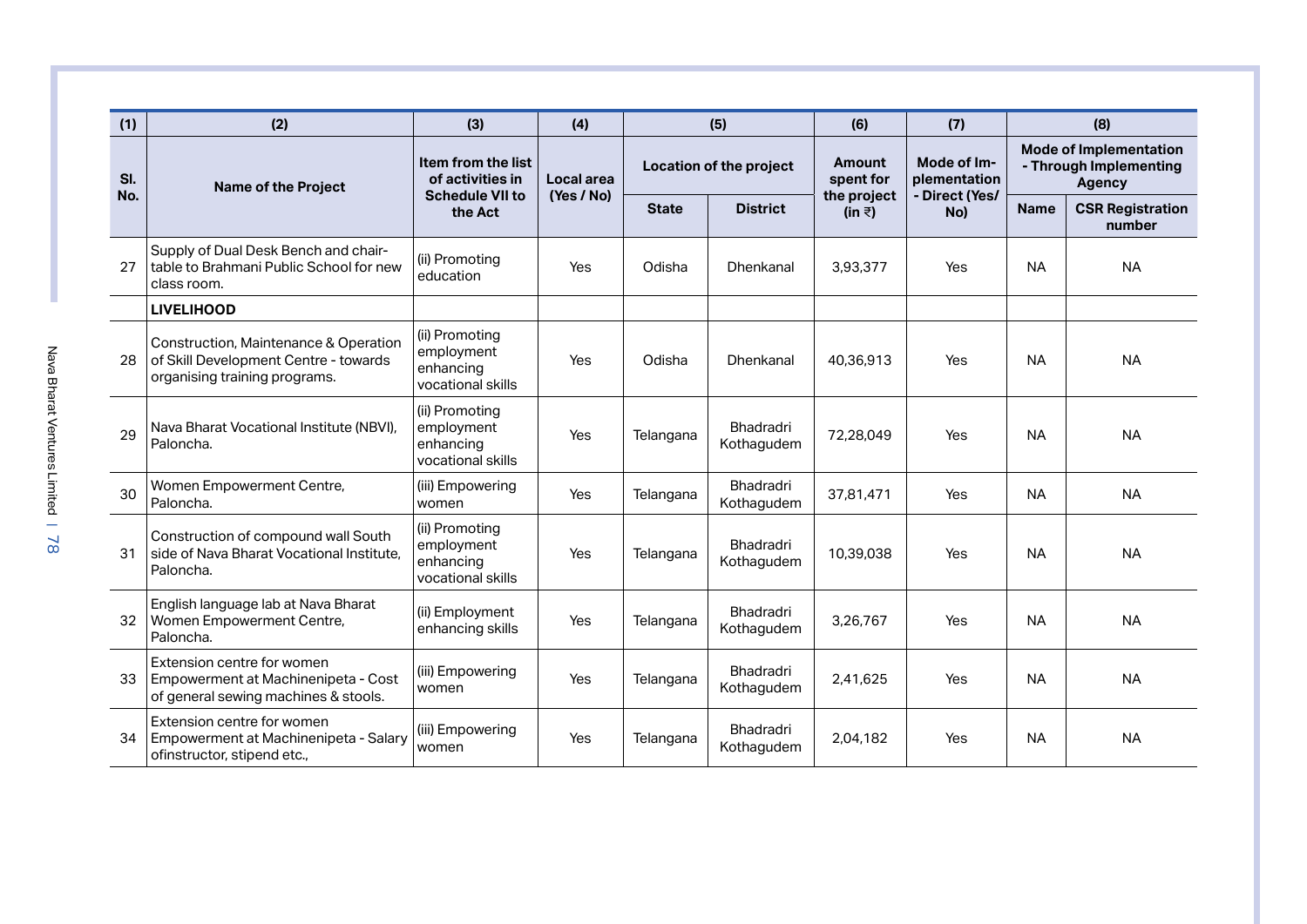| (1)        | (2)                                                                                                       | (3)                                                                                                       | (4)                      |              | (5)                            | (6)                        | (7)                                           |             | (8)                                                                      |
|------------|-----------------------------------------------------------------------------------------------------------|-----------------------------------------------------------------------------------------------------------|--------------------------|--------------|--------------------------------|----------------------------|-----------------------------------------------|-------------|--------------------------------------------------------------------------|
| SI.<br>No. | <b>Name of the Project</b>                                                                                | Item from the list<br>of activities in<br><b>Schedule VII to</b>                                          | Local area<br>(Yes / No) |              | Location of the project        | <b>Amount</b><br>spent for | Mode of Im-<br>plementation<br>- Direct (Yes/ |             | <b>Mode of Implementation</b><br>- Through Implementing<br><b>Agency</b> |
|            |                                                                                                           | the Act                                                                                                   |                          | <b>State</b> | <b>District</b>                | the project<br>(in ₹)      | No)                                           | <b>Name</b> | <b>CSR Registration</b><br>number                                        |
|            | <b>OTHER PROGRAMS</b>                                                                                     |                                                                                                           |                          |              |                                |                            |                                               |             |                                                                          |
| 35         | Provide cots and mattresses<br>to Manavaseva Old age home,<br>Bhadrachalam.                               | (iii)setting up<br>home and such<br>other facilities for<br>senior citizens                               | Yes                      | Telangana    | Bhadradri<br>Kothagudem        | 1,66,760                   | Yes                                           | <b>NA</b>   | <b>NA</b>                                                                |
| 36         | <b>Construction of Toilet block</b><br>to Manavaseva Old age home,<br>Bhadrachalam.                       | (iii)setting up<br>home and such<br>other facilities for<br>senior citizens                               | Yes                      | Telangana    | <b>Bhadradri</b><br>Kothagudem | 8,80,832                   | Yes                                           | <b>NA</b>   | <b>NA</b>                                                                |
| 37         | Provide Gas cremation unit with 7.5 KVA<br>Generator to grave yard at Paloncha.                           | (xi) slum area<br>development                                                                             | Yes                      | Telangana    | Bhadradri<br>Kothagudem        | 12,37,721                  | Yes                                           | <b>NA</b>   | <b>NA</b>                                                                |
| 38         | Pallepragathi vanam(park)<br>developmentat Mala Banjar(V),<br>Sujathanagar(MD.), Bhadradri<br>Kothagudem. | (x) Rural<br>development                                                                                  | Yes                      | Telangana    | Bhadradri<br>Kothagudem        | 5,86,319                   | Yes                                           | <b>NA</b>   | <b>NA</b>                                                                |
| 39         | Equipment's to flood effected area,<br>Hyderabad.                                                         | (xii) disaster<br>management,<br>including relief,<br>rehabilitation and<br>reconstruction<br>activities. | Yes                      | Telangana    | Hyderabad                      | 1.50.937                   | Yes                                           | <b>NA</b>   | <b>NA</b>                                                                |
| 40         | Rice distribution to the people affected<br>due to COVID-19.                                              | (xii) disaster<br>management,<br>including relief,<br>rehabilitation and<br>reconstruction<br>activities  | Yes                      | Telangana    | Bhadradri<br>Kothagudem        | 16,63,400                  | Yes                                           | <b>NA</b>   | <b>NA</b>                                                                |
| 41         | Masks for X class students appearing<br>for public examinations.                                          | (xii) disaster<br>management,<br>including relief,<br>rehabilitation and<br>reconstruction<br>activities  | Yes                      | Telangana    | Bhadradri<br>Kothagudem        | 75,400                     | Yes                                           | <b>NA</b>   | <b>NA</b>                                                                |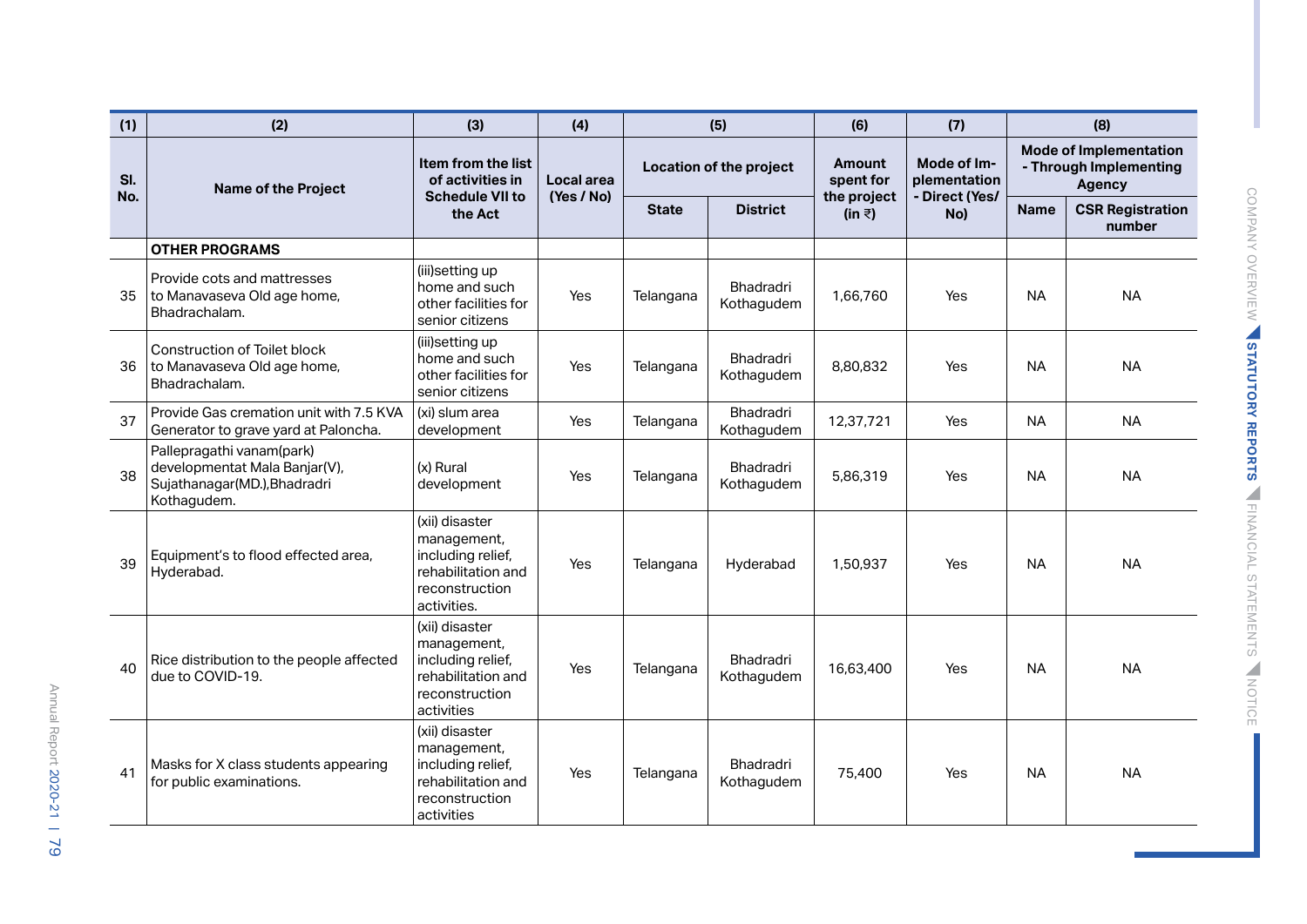| (1)        | (2)                                                                                                                                                                              | (3)                                                              | (4)                |                         | (5)             | (6)                        | (7)                                           |                                                                          | (8)                               |  |  |
|------------|----------------------------------------------------------------------------------------------------------------------------------------------------------------------------------|------------------------------------------------------------------|--------------------|-------------------------|-----------------|----------------------------|-----------------------------------------------|--------------------------------------------------------------------------|-----------------------------------|--|--|
| SI.<br>No. | <b>Name of the Project</b>                                                                                                                                                       | Item from the list<br>of activities in<br><b>Schedule VII to</b> | Local area         | Location of the project |                 | <b>Amount</b><br>spent for | Mode of Im-<br>plementation<br>- Direct (Yes/ | <b>Mode of Implementation</b><br>- Through Implementing<br><b>Agency</b> |                                   |  |  |
|            |                                                                                                                                                                                  | the Act                                                          | (Yes / No)         | <b>State</b>            | <b>District</b> | the project<br>(in ₹)      | No)                                           | <b>Name</b>                                                              | <b>CSR Registration</b><br>number |  |  |
| 42         | Maintenance of existing Solar Lights<br>from Masania Chowk to Nava Bharat<br>Plant site & Charadagadia village<br>and Installation of Two lights at Skill<br>Development Centre. | (x) Rural<br>Development<br>Projects                             | Yes                | Odisha                  | Dhenkanal       | 1.15.816                   | Yes                                           | <b>NA</b>                                                                | <b>NA</b>                         |  |  |
| 43         | Summer Water Distribution facility at<br>Bus stop, Masania Chowk.                                                                                                                | (i) making<br>available safe<br>drinking water                   | Yes                | Odisha                  | Dhenkanal       | 1,50,000                   | Yes                                           | <b>NA</b>                                                                | <b>NA</b>                         |  |  |
| 44         | Development of the Knowledge Centre<br>(Library cum Competitive Examination<br>Study Centre) at Model Career Centre at<br>District Employment office Dhenkanal.                  | (v) setting up<br>public libraries                               | Yes                | Odisha                  | Dhenkanal       | 1.39.587                   | Yes                                           | <b>NA</b>                                                                | <b>NA</b>                         |  |  |
|            | Total:-                                                                                                                                                                          |                                                                  |                    |                         |                 | 4,30,70,152                |                                               |                                                                          |                                   |  |  |
|            | (d) Amount spent in Administrative Overheads                                                                                                                                     |                                                                  | $-$ ₹1,70,389/-    |                         |                 |                            |                                               |                                                                          |                                   |  |  |
|            | (e) Amount spent on Impact Assessment, if applicable                                                                                                                             |                                                                  | - Not Applicable   |                         |                 |                            |                                               |                                                                          |                                   |  |  |
|            | (f) Total amount spent for the Financial Year $(8b+8c+8d+8e)$                                                                                                                    |                                                                  | $-$ ₹4.32.96.301/- |                         |                 |                            |                                               |                                                                          |                                   |  |  |
|            | $-$ NIL<br>(g) Excess amount for set off, if any                                                                                                                                 |                                                                  |                    |                         |                 |                            |                                               |                                                                          |                                   |  |  |
| SI. No.    |                                                                                                                                                                                  |                                                                  | <b>Particulars</b> |                         |                 |                            |                                               |                                                                          | Amount (in $\bar{z}$ )            |  |  |
| (i)        | Two percent of average net profit of the company as per section 135(5)                                                                                                           |                                                                  |                    |                         |                 |                            |                                               |                                                                          | <b>NIL</b>                        |  |  |

(ii) Total amount spent for the Financial Year NIL NIL States and States and States and States and States and NIL (iii) Excess amount spent for the financial year [(ii)-(i)] NIL (iv)  $\,$  Surplus arising out of the CSR projects or programmes or activities of the previous financial years, if any  $\,$ (v) Amount available for set off in succeeding financial years [(iii)-(iv)] NIL NIL NIL NIL NIL NIL NIL NIL NIL